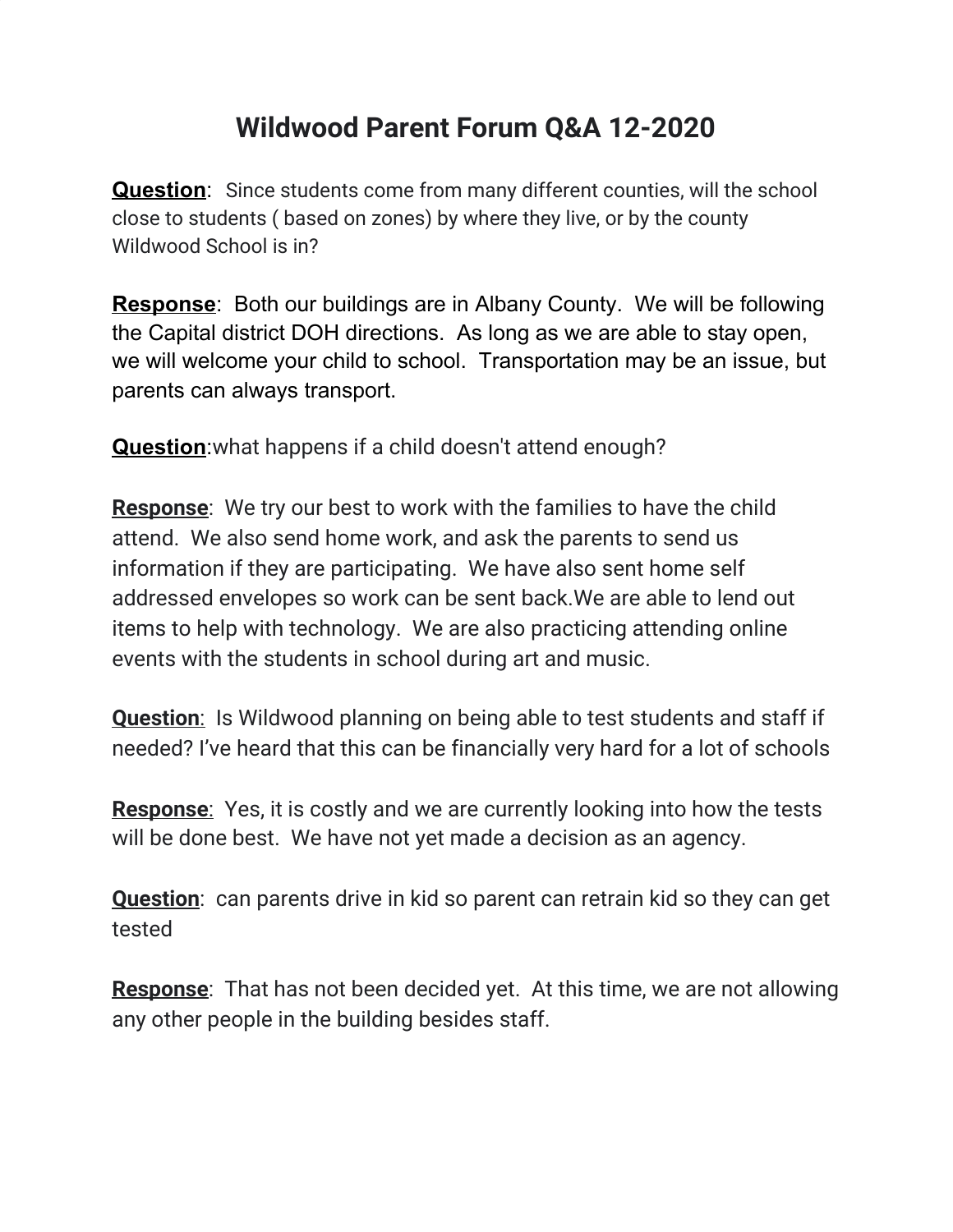**Question:** My child is currently learning remote. If you go to the next hybrid model, will her current schedule change?

**Response:** It shouldn't change too much, if at all.

**Question:** Absences: are too many a problem for you. How is it different from a public school?

**Response:** Our staff really try to stay in contact with the families regarding attendance. We feel that districts are being lenient with attendance at this time, but it can be addressed after 20 days of being absent.

**Question:** new filters: do we have COVID funding for that?

**Response:** We have to replace our filters periodically anyways, so we just bought the MERV ones this time to replace the other ones.

**Question:** Hybrid 2 model: some districts are 2 days one week, 3 days next week. Are there other options?

**Response:** We can send out a survey to see what works best for our families and submit it to State Ed if we choose to change it.

**Question:** Would we be notified that our child was being tested? If so, when would we be notified?

**Response**: First we would be designated in a yellow, orange, or red zone, then we'd need to get a consent form from the parents. The provider of the testing service will probably dictate when testing will occur. We would contact you ahead of time.

**Question:** During the testing time frame, would school remain open until results came in?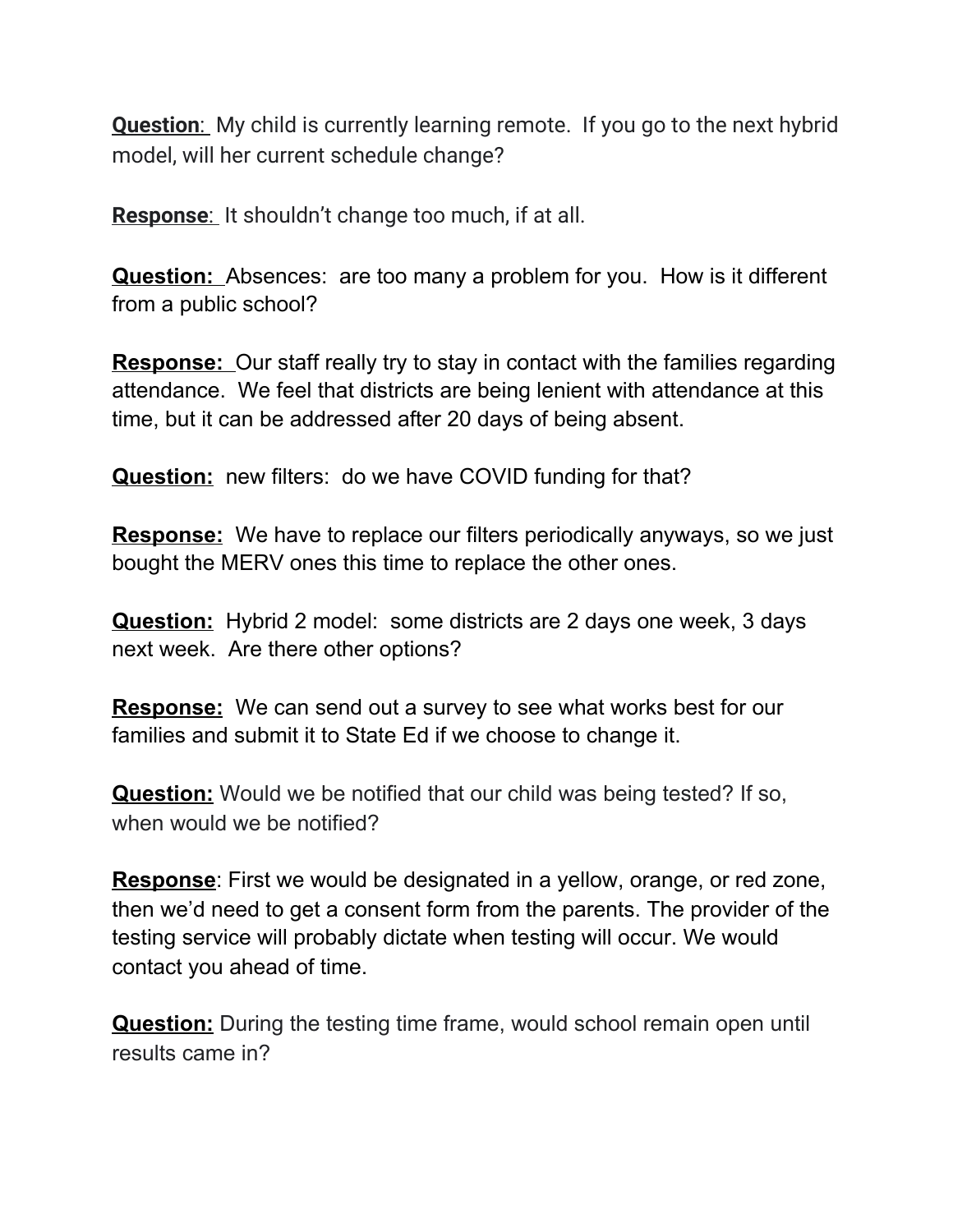**Response:** Yes. We have to provide a space to do the testing in a socially distanced way. It may take as little as 15 minutes to get a result. We are planning on staying in person on those days. If a student were to test positive we would move the student to the isolation room and contact the parent

**Question:**Are you basing zones on student residency or the school location?

**Response:** We're considered the capital district. If your home town is designated as one of the zones, and we're not, we'll be open. You may drive your child into school if your district is closed.

**Question:**Technically, haven't we met the threshold for yellow?

**Response:** Not as of today. We would have by the old standards, but there are new standards determined by the state. We are waiting for information from the state.

**Question:** To clarify, if our home district goes remote, will we not be allowed to send our child?

**Response:** We are planning to accept students as long as we are open unless the home district does not allow that.

**Question:** In regards to the remote day --my child cannot attend Google meets or do school work at home. I assume she is being marked absent on that day. You mentioned being penalized, how is she being penalized?

**Response:** That was a poor choice of words. We added a designation of "behavior associated with the disability" to the excused absence form. That would be an excused absence.

**Question**: In regards to the 2 day a week hybrid plan, when would that be put into place?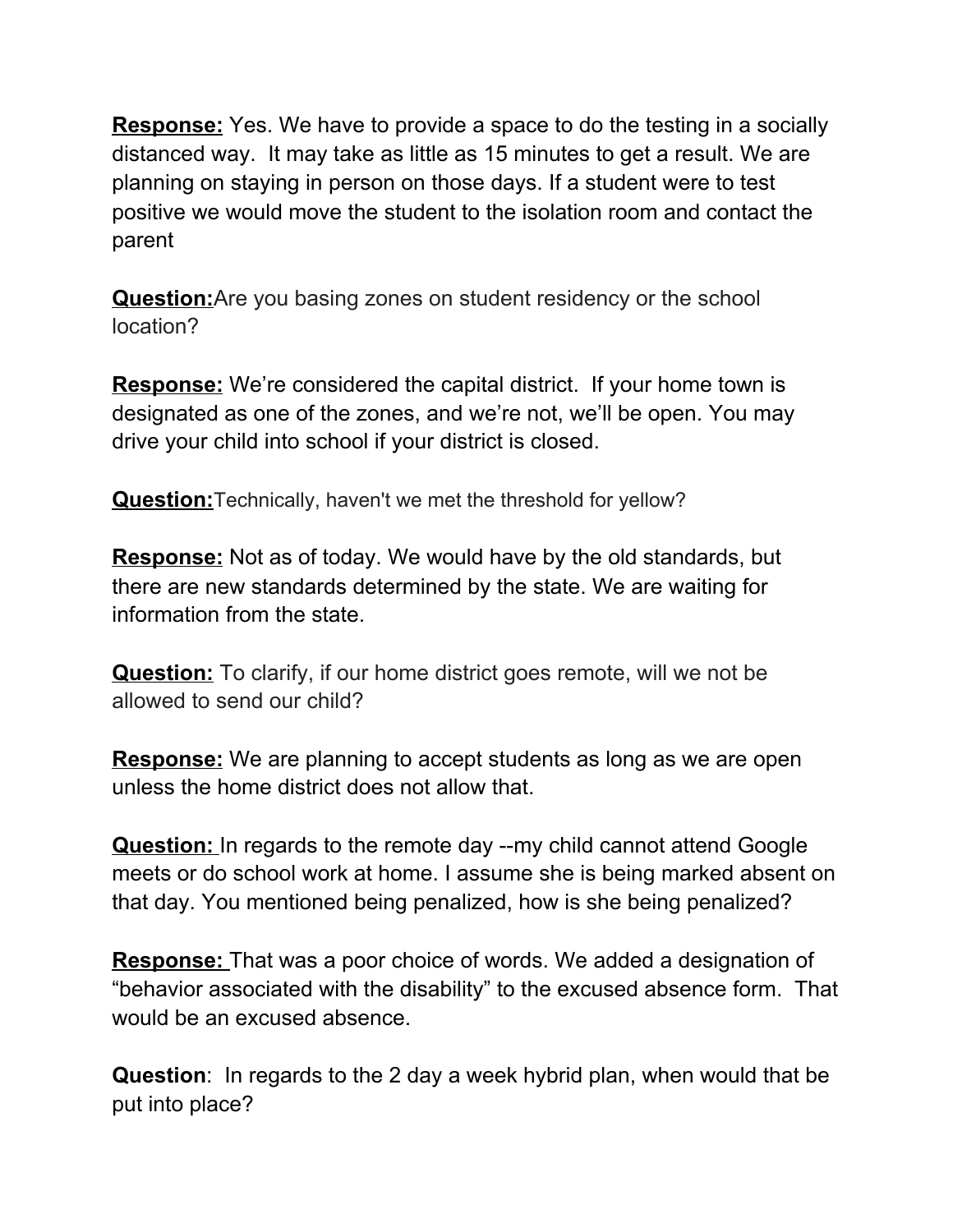**Response**: If the governor asked us to reduce capacity, that's when we would move to that model.

**Question**: In that situation, would parents be given the option to have their students go remote so others could attend?

**Response**: Yes. Parents have the opportunity to choose remote services.

**Question**: Right now we're in Hybrid1, what would it take to get back to full time in -person?

**Response**: If we get to the point where our staffing levels are healthy, we will move back to full time in-person.

**Question:** For the types of tests, are you doing the deep "all the way to the brain" test? Or the one not as far up

**Response:** Before a parent consents will be able to clarify what the test will look like and when it would occur

**Question:** Are parents able to drive their kids to school if the home school is closed?

**Response:** As long as we are open, we allow parents to drive their students to school and pick them up at the end of the day.

**Question:** Do you have a staff retention plan to keep the staff?

**Response:** We have looked at the hourly rate. We have a bonus program for employees who do exemplary work. Extra training programs. New potential employees have the opportunity to visit the classrooms prior to being hired to make sure they think this will be a good place for them to work.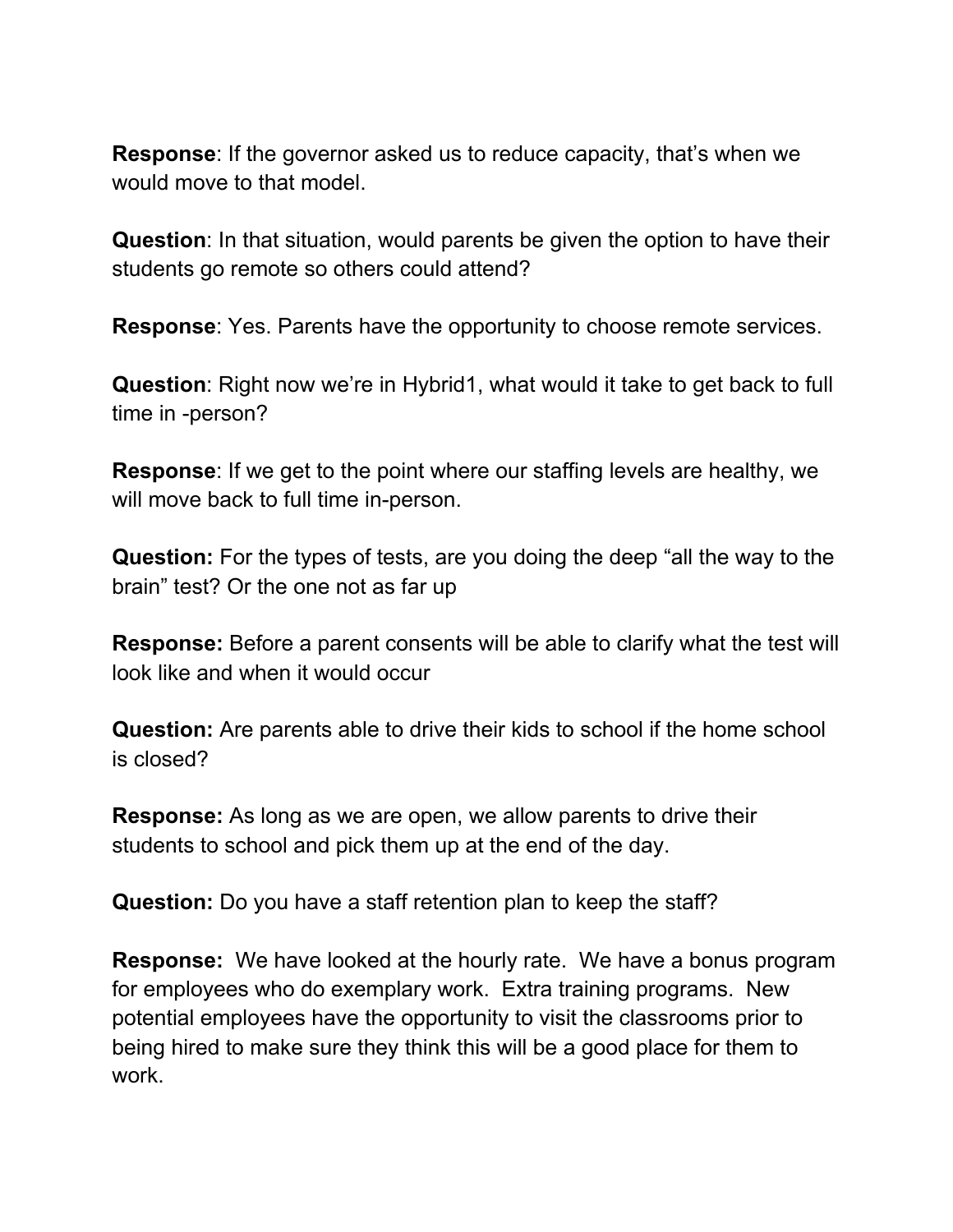**Question:** Do you do exit interviews?

**Response:** Yes we do through HR dept.

**Question:** What are you doing with the students regarding their mental health? When the staff call out, having to stay home, all the changes.

**Response:** We have set up a group to help the mental health and stress for our students. Sue explained about the climate team meeting the student, staff and families needs during the pandemic. The social worker, along with the whole team are aware when the students begin to show stress.

**Question:** Online classes are 1 ½-2 hours vs. a 6 hour school day. What about other work to fill in that time during the remote learning day.

**Response:** Reason that there is only 1 ½-2 hours/day is because it is difficult to sit much longer. Packets should be sent home for your child to complete while home for that day including academics and functional life skills. The YAP program is attempting to do more online learning to extend while at home.

**Question:** Are the people doing the Covid testing going to be trained with our population?

**Response:** Our lead nurse, Melanie, is working with the agency that is coming in so they understand our students and how to best promote the way to test them.

*-A parent suggested maybe a video (with Bill) getting the test?*

**Question:** Have you considered using the test that requires a mouth swab instead of nasal swab?

**Response:** We have hired a group to perform the test and they will be doing the testing via nasal swab.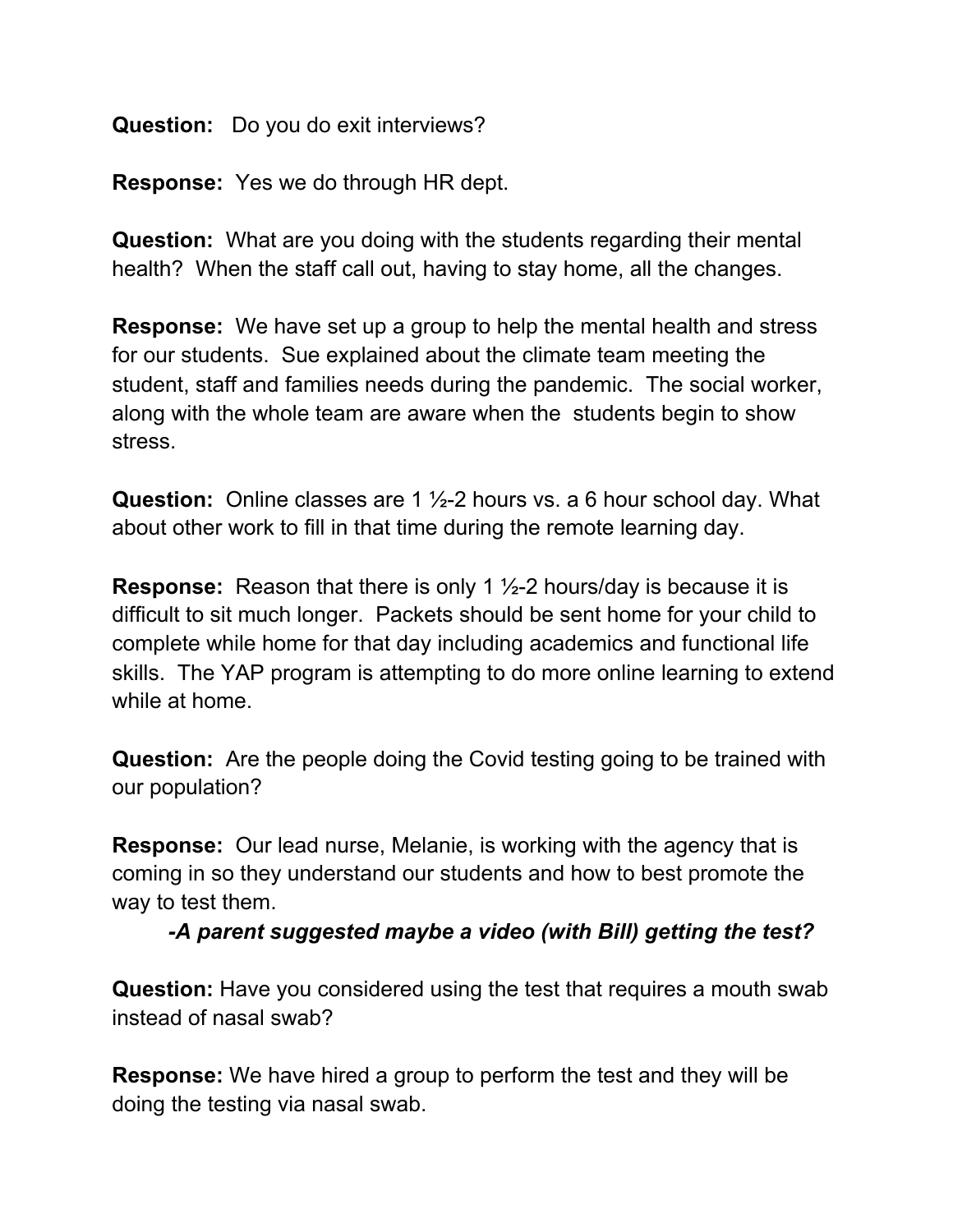**Question:** I just realized work was sent home for my son. Where he is going for the day, they are also short staffed so I don't know if they are able to do it with him. Both parents work on the remote day, Tuesday so he can't attend remote sessions.

**Response:** Doesn't matter when the work is being done. We are being flexible. Reach out to your teacher and social worker and we will support you.

**Question:** Can we take our daughter to our pediatrician for the test?

**Response:** Yes, we have a 7 day window that we need the test to fall in. As we get more information, we will present it to the families for the different opinions we will have to meet that percentage of tests.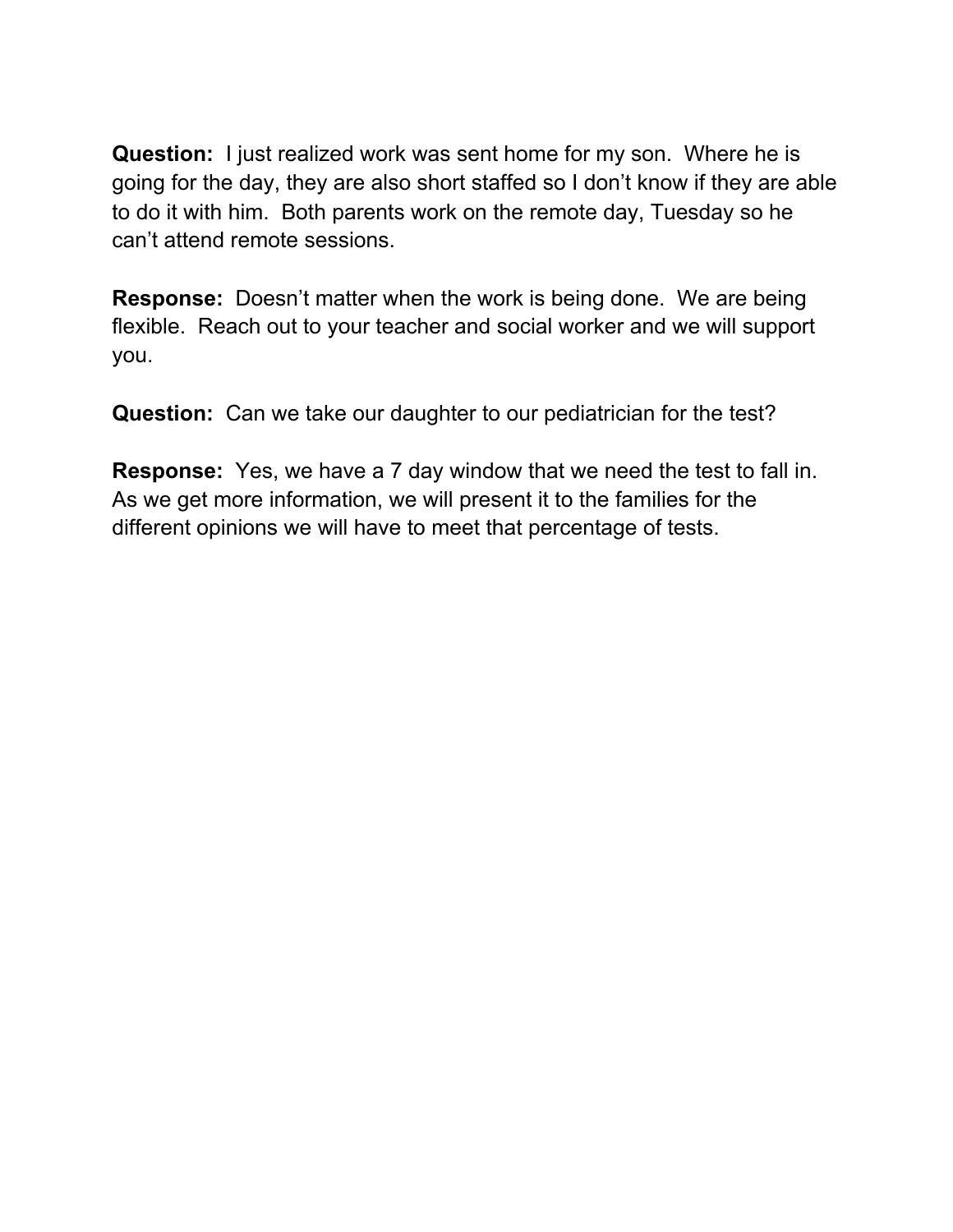| <b>Parent questions/suggestions</b>                                                                                                                                         | <b>Response</b>                                                                                                                                                                                                                                                                                                                                                                                                                                                                                                                                                                                                                                                     |
|-----------------------------------------------------------------------------------------------------------------------------------------------------------------------------|---------------------------------------------------------------------------------------------------------------------------------------------------------------------------------------------------------------------------------------------------------------------------------------------------------------------------------------------------------------------------------------------------------------------------------------------------------------------------------------------------------------------------------------------------------------------------------------------------------------------------------------------------------------------|
| If each time we've closed there's been just<br>one case, why did both sites close<br>completely?                                                                            | Each case was different. The first case we<br>closed for a day so we could have some time<br>to work through what we were doing - it's one<br>thing to plan for something and another thing<br>to have it actually happen. Our staff had a lot<br>of anxiety with the first case and we needed<br>to make sure all of our protocols were<br>working. We weren't sure how long contact<br>tracing was going to take, but we learned a<br>lot from the first case.                                                                                                                                                                                                    |
|                                                                                                                                                                             | The second case was completely different;<br>initially we thought it only affected one<br>classroom but right at busing we found out<br>that there were actually 14 staff that would be<br>considered a contact to a positive case and<br>would need to be under quarantine. We had<br>initially planned on closing just that one<br>classroom but after hearing about the number<br>of staff it affected, we knew we didn't have<br>staff to open safely the next day. Contact<br>tracing by the department of health wasn't<br>completed until the middle of the following<br>week, so we weren't sure until that point<br>when staff would be able to come back. |
| Staying fully in-person is very important.<br>Hybrid models should be considered before<br>closing entirely.                                                                | We agree 100%. It is our goal to stay open<br>fully in-person; however, we need to ensure<br>the safety of our students and staff and need<br>to ensure proper staffing levels for<br>supervision of students, programming, as well<br>as cleaning.                                                                                                                                                                                                                                                                                                                                                                                                                 |
| Thank you for considering families with 2<br>students at WW in Hybrid 1 and making both<br>students have the same remote day. Will you<br>do the same for Hybrid 2 as well? | We tried to the best of our ability to keep<br>siblings on the same day for remote<br>instruction, however it wasn't possible in<br>every instance. Hybrid 2 will have all<br>students from the same family remote on the<br>same days.                                                                                                                                                                                                                                                                                                                                                                                                                             |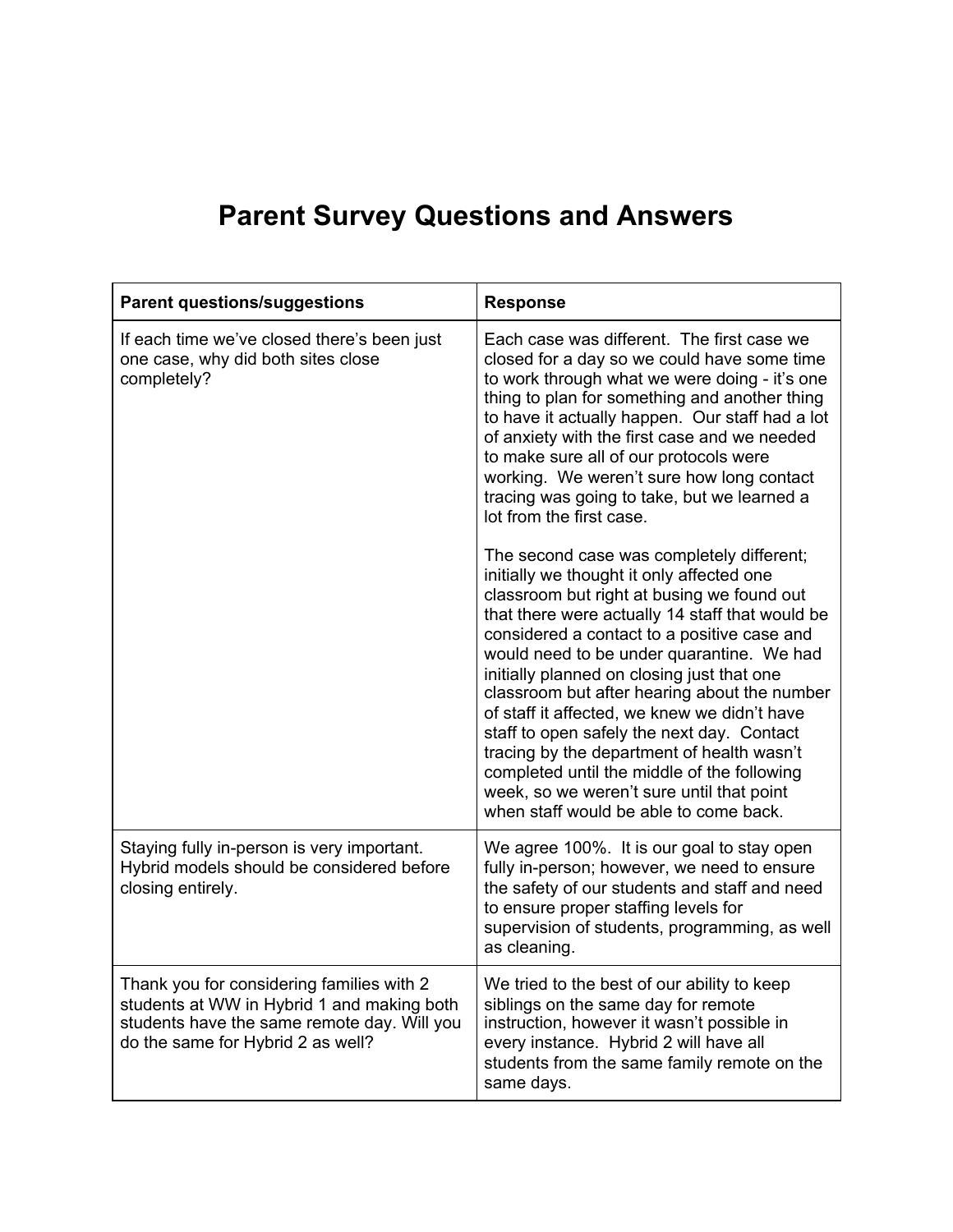| Hybrid 1 - Why are elem in-person 5 days<br>and Int/HS/YAP 4 days? Chronological age<br>doesn't necessarily match needs, younger<br>students have longer to catch up, and may be<br>easier to manage at home. |                                                                                                                                                                                                                                                                                                                                                                                                                                                   |
|---------------------------------------------------------------------------------------------------------------------------------------------------------------------------------------------------------------|---------------------------------------------------------------------------------------------------------------------------------------------------------------------------------------------------------------------------------------------------------------------------------------------------------------------------------------------------------------------------------------------------------------------------------------------------|
| Consistency is important for students and<br>cutting class size is important for safety.<br>Please consider Hybrid 2                                                                                          | We recognize that; with switching to Hybrid 1<br>we have staff to split up the larger classrooms<br>into two separate locations and this is what<br>we are doing now.                                                                                                                                                                                                                                                                             |
| Consider adding portable air purifier/filtration<br>system in each classroom                                                                                                                                  | What MERV filter is recommended for<br>preventing the transmission of airborne<br>illnesses such as COVID-19?                                                                                                                                                                                                                                                                                                                                     |
|                                                                                                                                                                                                               | A: Although ASHRAE does not recommend a<br>specific MERV filter rating for preventing<br>COVID-19 transmission, the organization<br>suggests that upgrading systems in<br>non-healthcare facilities to MERV-13 or the<br>highest achievable level can be a worthwhile<br>step in emergency response plans.                                                                                                                                        |
|                                                                                                                                                                                                               | ASHRAE is a diverse organization dedicated<br>to advancing the arts and sciences of<br>heating, ventilation, air conditioning and<br>refrigeration to serve humanity and promote a<br>sustainable world.                                                                                                                                                                                                                                          |
| Please update how hygiene practices,<br>sanitizing, masking, handwashing, social<br>distancing practices are going at school.                                                                                 | We continue to work on hygiene practices<br>(handwashing, coughing/sneezing into your<br>elbow, wearing a mask) and social distancing<br>at school on a daily basis. Our Behavior<br>Support Department has written mask<br>wearing protocols to use with students who<br>will not tolerate wearing a mask; as with<br>everything we do - this is a process but we<br>are making progress. We continue to have<br>students use hand sanitizer and |
| Advice on how to teach social distancing,<br>mask wearing, etc. is good to share with<br>families                                                                                                             | If you'd like some materials to have at home<br>please contact your social worker. The social<br>work department has many social stories<br>about these topics.                                                                                                                                                                                                                                                                                   |
| How are you addressing the issue of students<br>who won't wear masks?                                                                                                                                         | We are working on this with each individual<br>student. Every single one of our students are<br>at a different place with regards to wearing                                                                                                                                                                                                                                                                                                      |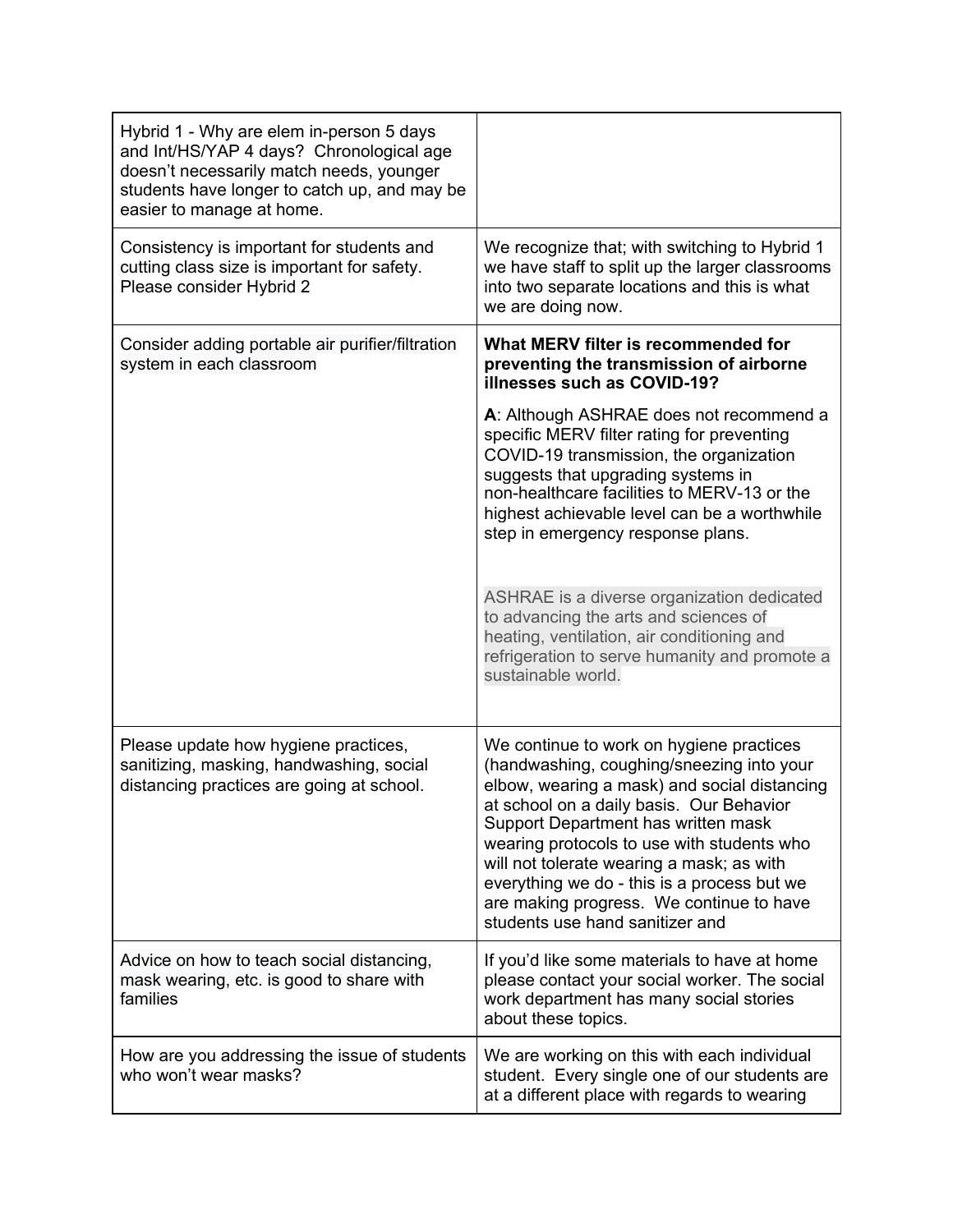|                                                                                                                                           | masks. Some are still working on tolerating<br>others wearing masks; some are working on<br>having a mask for themselves near them;<br>some are working on holding a mask; others<br>are working on wearing a mask just on their<br>chin; all the way up to wearing a mask over<br>their nose and mouth for extended periods of<br>time. We are working to identify potential<br>reinforcers for students to try to increase this<br>behavior (wherever they are on the spectrum<br>of tolerating a mask). |
|-------------------------------------------------------------------------------------------------------------------------------------------|------------------------------------------------------------------------------------------------------------------------------------------------------------------------------------------------------------------------------------------------------------------------------------------------------------------------------------------------------------------------------------------------------------------------------------------------------------------------------------------------------------|
| How will mandatory testing of staff and<br>students be handled?                                                                           | We are currently in the process of looking at<br>companies to partner with to do mandatory<br>testing so we have a plan in place when the<br>time comes. You should have received a<br>survey asking if you would be willing to have<br>your child tested so we can get an idea of<br>how many students we would have in a pool<br>to randomly select according to the required<br>percentage.                                                                                                             |
| Can you provide social stories for students to<br>help prepare them for testing?                                                          | Yes. Please ask your social worker for this.                                                                                                                                                                                                                                                                                                                                                                                                                                                               |
| How are parents notified if their child is<br>exposed to someone who has Covid?                                                           | If their child has been exposed to someone<br>who has tested positive for Covid, a member<br>of school administration will reach out to you<br>as soon as we are made aware. Please be<br>aware that we will ask you to come pick up<br>your child and that you will also be contacted<br>by the Department of Health.                                                                                                                                                                                     |
| Please increase transparency. For instance,<br>notify families if staffing levels are a concern<br>before you get to the point of closing | We are actively working on this. We<br>acknowledge that we haven't been<br>transparent and this has come at a cost to<br>you. Please continue to communicate with us<br>so we know if we are doing better but also if<br>there is still work to be done.                                                                                                                                                                                                                                                   |
| When remote, how can you consider a<br>student in attendance if they only get on a<br>Google meet for 5 minutes?                          | Participating in a google meet is a learning<br>process for our students. Some students are<br>able to participate for the full meet but a lot of<br>others are not. Just like we do in school, we<br>recognize and celebrate successive<br>approximations to our goal. Supplemental<br>activities are also sent home so you can work<br>on meaningful activities with your child when<br>not on a google meet.                                                                                            |